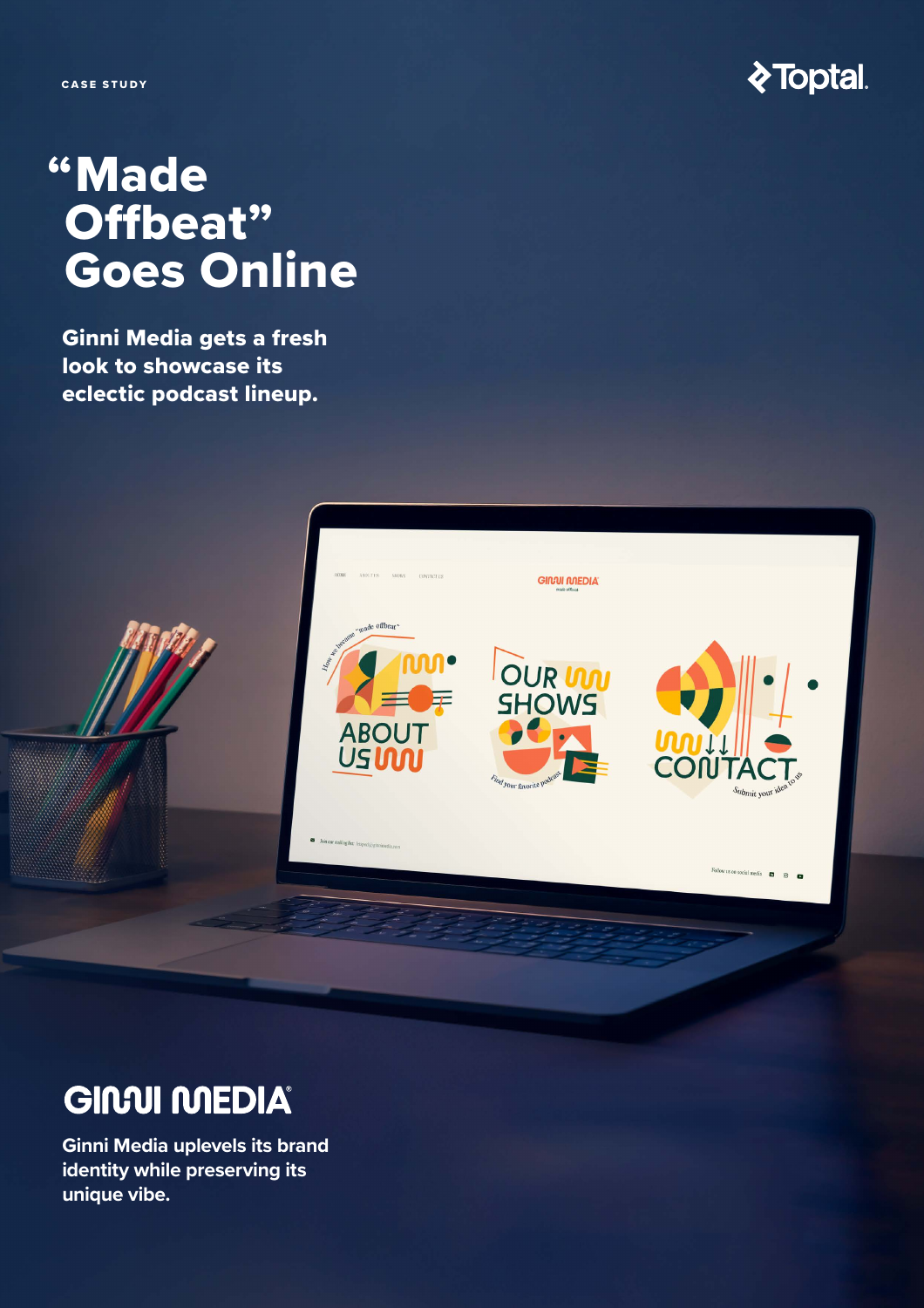# 66

—

We're 24 very different characters, yet we managed to come together creatively and produce some pretty cool podcasts together.

**Ginni Saraswati Founder, Ginni Media**

#### The Client

Ginni Media is a fully remote creative company, with team members spread across 14 countries and six continents. They produce audio for entrepreneurs, brand authorities, and global clients such as Siemens, Allure, and Architectural Digest.

#### The Challenge

Ginni Media needed a refreshed brand identity that matched its unique voice and showcased its inclusive values.

#### The Services

Toptal Design Toptal Development

#### The Result

Combining artistry and technology, the Toptal team delivered a new brand identity that reflects the inclusive and diverse Ginni Media mindset.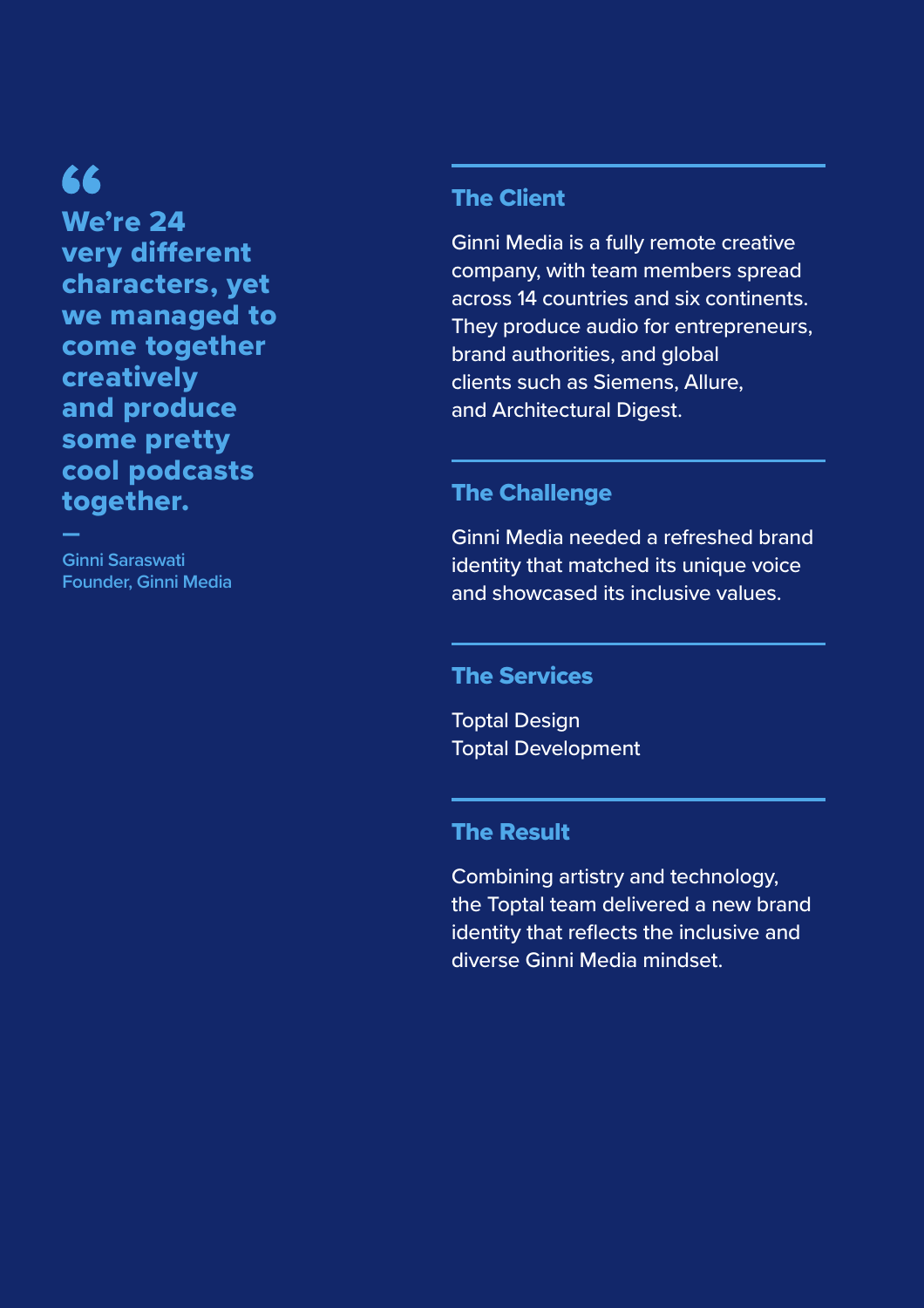## One of a kind

**Ginni Saraswati has always been a little offbeat. Born in Sri Lanka, raised in Australia, and now a bona fide New Yorker, she cut her teeth in broadcasting, hosting the graveyard shift at a student radio station in Melbourne.** She went on to start her own podcast, The Ginni Show, in 2015 and quickly learned just how much effort and know-how it takes to successfully produce a podcast. "Wouldn't it be nice," she muses, "to have someone take care of it all—the original ideas, the research and interviewing, the production editing and hosting, the marketing and distribution?" She acted on the concept, founding Ginni Media in 2017. Ginni Media is a full-service production company explicitly tailored to podcasting

 and focused on giving a voice to people from all backgrounds. What began with a handful of clients at the company's inception has grown into a 24-person team in 14 countries that has launched more than 150 podcasts for its broad customer base.

"I think I'm someone who is made offbeat; I don't think you would call me cookie cutter," Saraswati says. Her uniqueness informed the way she built her company, cultivating a core team that embraces inclusivity and diversity. "My team is 100% remote," Saraswati notes. She built a global team of individuals who are passionate about creating great content and sharing stories from underrepresented communities.

"We're 24 very different characters, yet we managed to come together creatively and produce some pretty cool podcasts together."

**"I think I'm someone who is made offbeat; I don't think you would call me cookie cutter."** 

 **– Ginni Saraswati** Founder and CEO, Ginni Media

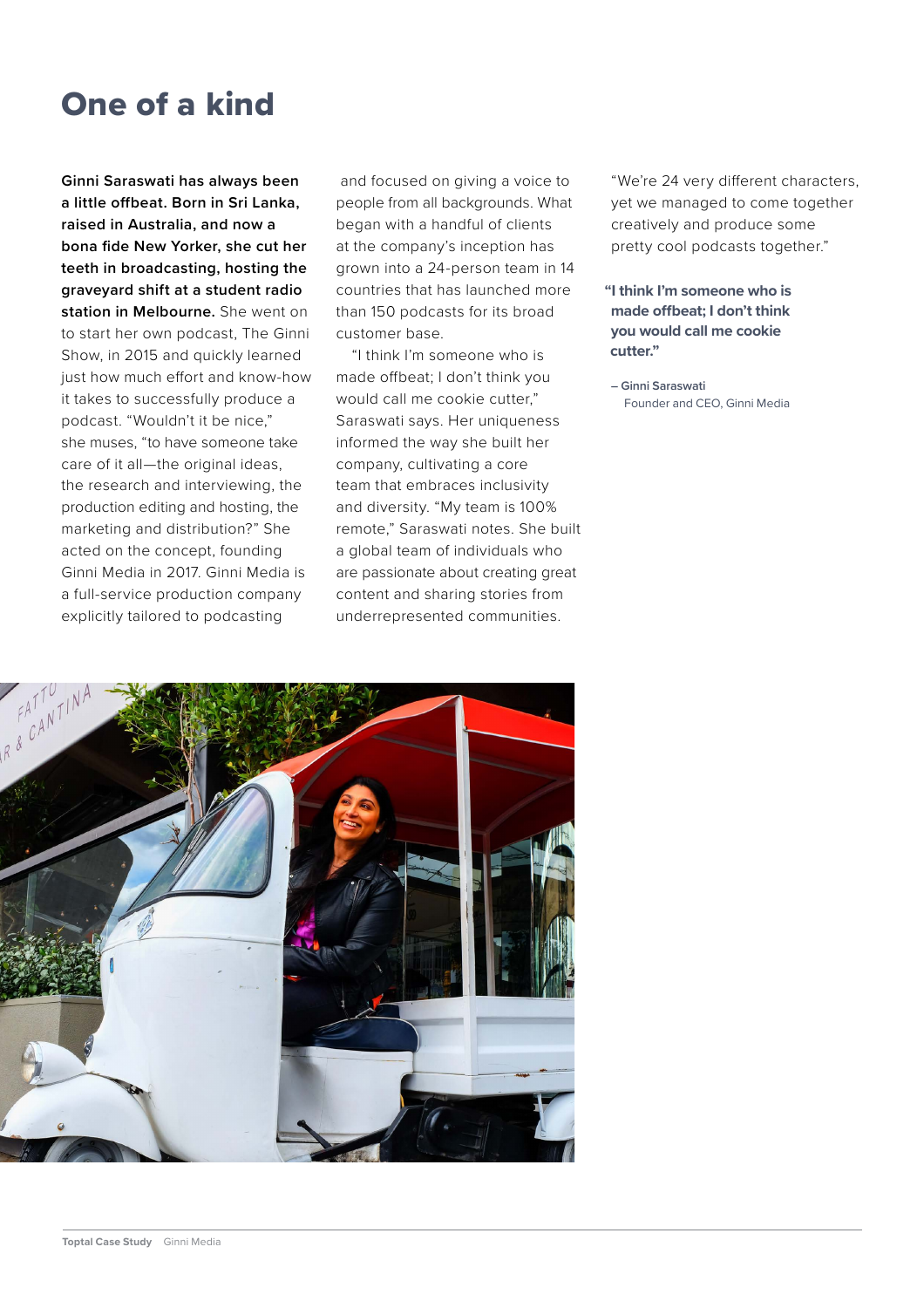### Reaching new heights

**Podcasting was one of a handful of industries that thrived during 2020. "Through the pandemic, the company expanded in ways that no one would have imagined," says Zara Karschay, an independent creative producer spearheading the rebrand.** 

"Suddenly, everyone wanted podcasts. Audio became ideal for a socially distanced world. We had a lot of clients who came on board, and the company grew quite rapidly." With a larger, and increasingly more sophisticated clientele, Karschay felt the organization's branding and web presence needed an upgrade. "We'd matured," adds Saraswati. "We have a certain sense of creativity coming out of us that the old branding was not reflecting." Given Karschay's experience in creative development, Saraswati knew she was the right person to helm the rebrand. During an initial brainstorming session, Karschay came up with the phrase "made offbeat," which became the North Star of the rebrand.



**"Ginni Media had a lot of clients who came on board, and the company grew quite rapidly."**

**– Zara Karschay** Freelance Creative Producer

## A Toptal encore

**The pair knew they needed a look and feel that reflected the company's uniqueness. After interviewing several firms, they felt they would benefit from closer collaboration with their suppliers.**  Having produced podcasts for Toptal

in the past, Saraswati and Karschay considered partnering with the company in a new way.

After a conversation with Chris Engelbrecht, Director of Design at Toptal, the duo learned that

they would require both a web designer and a web developer. "That immediately clarified the process for us and helped us to understand who we needed," remembers Karschay. "Toptal could offer it all. Making that process really seamless was incredibly important to us because we wanted to get it done. And we wanted to make sure that we got it done right." Saraswati adds, "Toptal is a freelancer system too.

It just merges quite perfectly in that sense, and I think the thing about Toptal is—like the name—it's top talent, and that's the kind of talent that I want to recruit as well."

**"I think the thing about Toptal is—like the name—it's top talent, and that's the kind of talent that I want to recruit as well."**

**– Ginni Saraswati** Founder and CEO, Ginni Media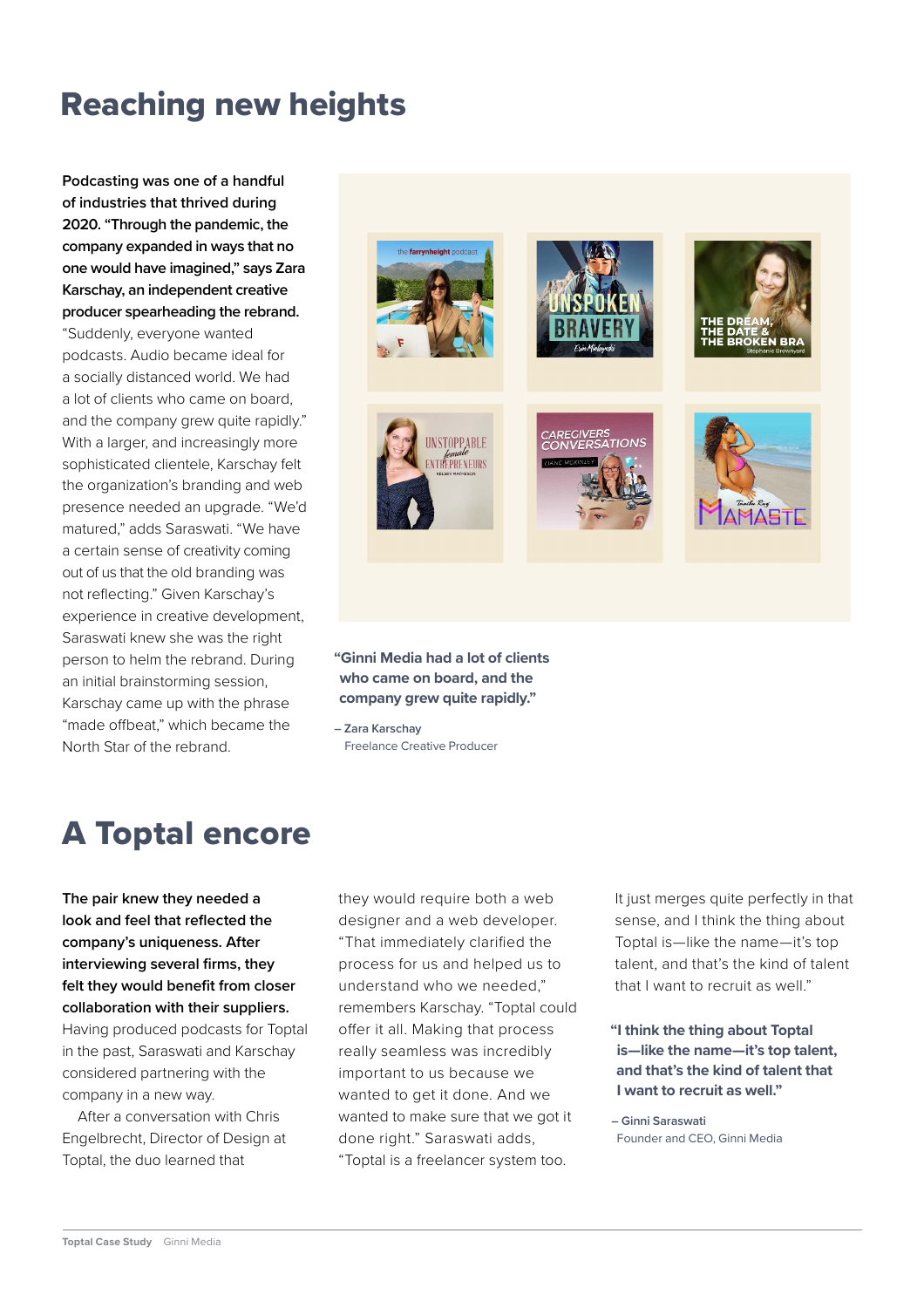## Creating a vibe

**The Ginni Media team wanted to make sure their new look highlighted the thoughtful, global, and diverse principles they hold dear.** "That runs through our veins at Ginni Media," says Karschay, "we're not all based in a metropolis like New York or London; we are a team of people who are living and experiencing things at completely opposite ends of the world. And we wanted to bring that all together visually." Giorgi Gelbakhiani, a distinguished designer in the Toptal talent ecosystem, was the perfect fit for the job. Together the newly formed team explored art gallery websites, museum websites, and cuttingedge conceptual sites. "We're a highly creative company," says Karschay. "We're still exploring how creative we are, and how we can translate that into something

that will be appealing online, but will also not scare away our corporate clients."

"That seemed very interesting," says Gelbakhiani, "designing a visual language for a company that helps other people to design language." Having a deep understanding of the desired end results led Gelbakhiani to create two designs for the Ginni team to review. "Giorgi was brilliant." recalls Karschay. "He really had thought creatively about the different ways in which you could take an initial idea. And he listened to feedback, and was very, very good at working it into something else, and quickly. It was the Holy Trinity." Saraswati adds, "I feel he brought the colors to life. There was a blank canvas that Zara outlined, and Giorgi came and colored everything in. He showed

us the possibilities of what our vision would be."

"I love this team because I really like to go into depth with a project," says Gelbakhiani. "In this case, I had an opportunity to work on the visual identity, as well as the UI elements and the midtime animations." He adds, "When you have this kind of opportunity that you can go and play with a visual identity with different types of design aspects, it's really enjoyable."

**"That seemed very interesting, designing a visual language for a company that helps other people to design language."**

**– Giorgi Gelbakhiani** Designer, Toptal

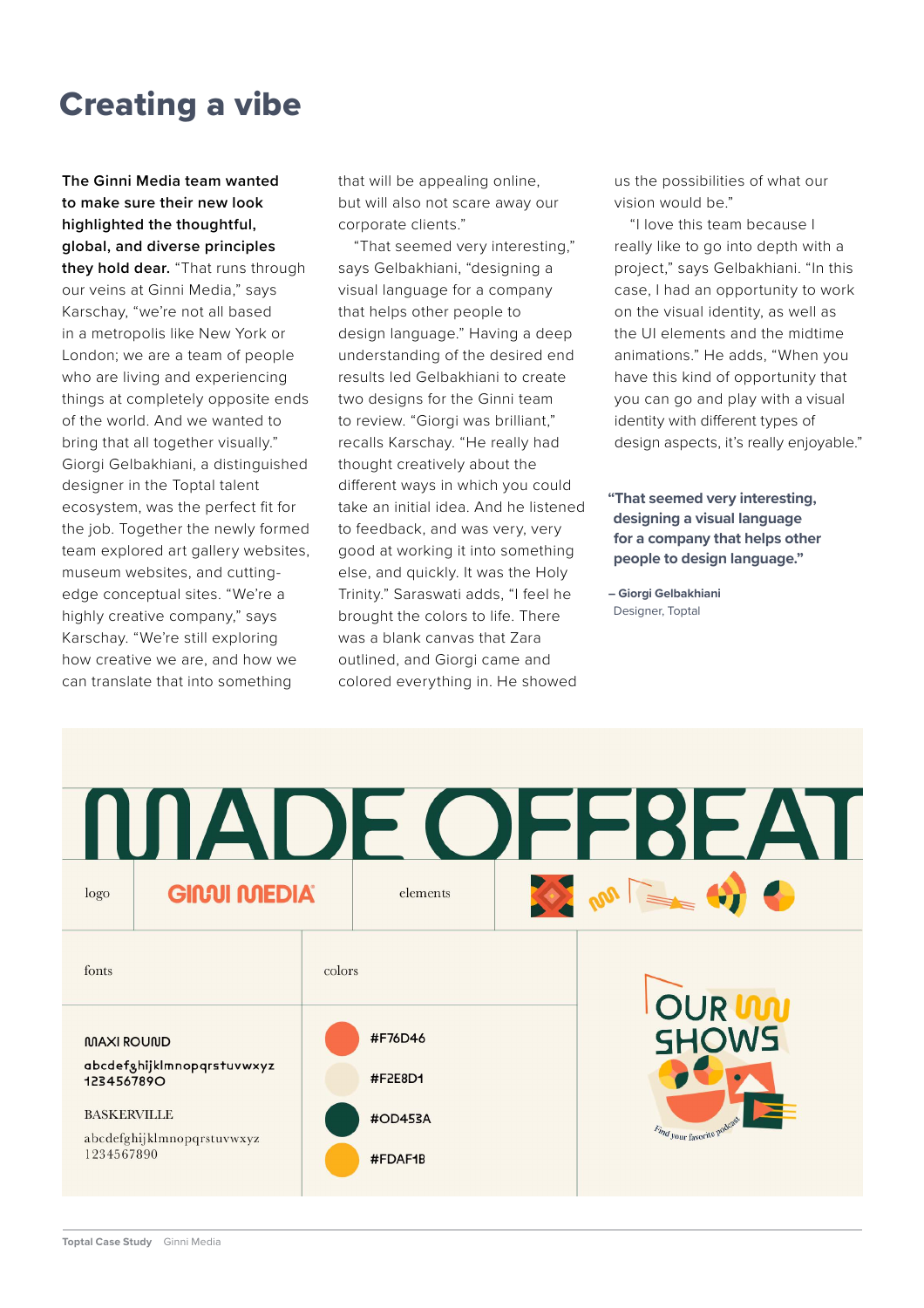#### "Made offbeat" goes live

**Having created a visual identity that breathed life into their initial vision, the team was ready to kick off the technical portion of the engagement.** Evgen Gavrilov, an accomplished developer in the Toptal network, bridged the gap between vision and execution. "Their goal was to add interesting animation, all-new content, and a new design, and it had to be fast," says Gavrilov. The team developed a feedback loop that kept

the project moving quickly, even across a multitude of time zones. Leveraging Wordpress, Gavrilov seamlessly integrated the new design elements in just six weeks.

Karschay was thrilled with his work. "It's no good getting a fantastic designer like Giorgi if we didn't have our Evgen at the end of it," she remarked. "I think for both of the people we worked with, there was a personality match as well. They were

**"Their goal was to add interesting animation, all-new content, and a new design, and it had to be fast."**

**– Evgen Gavrilov** Developer, Toptal

easy to work with. And that makes a huge, huge difference. With Toptal, the people we were recommended were all exceptionally high quality. That was essential for us."

#### Creativity breeds creativity

**The team at Ginni Media was elated with their new image. Saraswati wanted the end user to get a true sense of the "made offbeat" culture she so carefully cultivated.** "It forms a connection," she says. "Essentially, it's to introduce the person, or whoever's visiting, to our colorful nature, our different values, and our diverse workplace, and then dive into who we are and what we do because we are a creative lot. And I think the new design is exactly aligned with where we are and where we need to be." Karschay agrees, adding, "It gave us so much value beyond the web design and the web development. It gave us the soul of our brand, and how it's seen and perceived across social media and beyond."

#### **"I think the new design is exactly aligned with where we are and where we need to be."**

**–Ginni Saraswati** Founder and CEO, Ginni Media

End users had a very positive response to the changes. Michelle Lockett, Head of Social Media, at Siemens Healthineers, and Ginni Media client said, "The new look of Ginni Media does an amazing job at visualizing the team's sound expertise through fonts and colors that speak to you from the page. Creativity breeds creativity, so it's no surprise that

Ginni and team relaunched with a fun-yet-risky brand design." Saraswati notes, "The new vibe and the new rebrand and the trailer, are very, very clear about who we are. As a founder, it's very important to me that the Ginni Media brand is recognizable. We wanted to establish our brand as a company that is highly creative, and serious about it. I'm very satisfied."